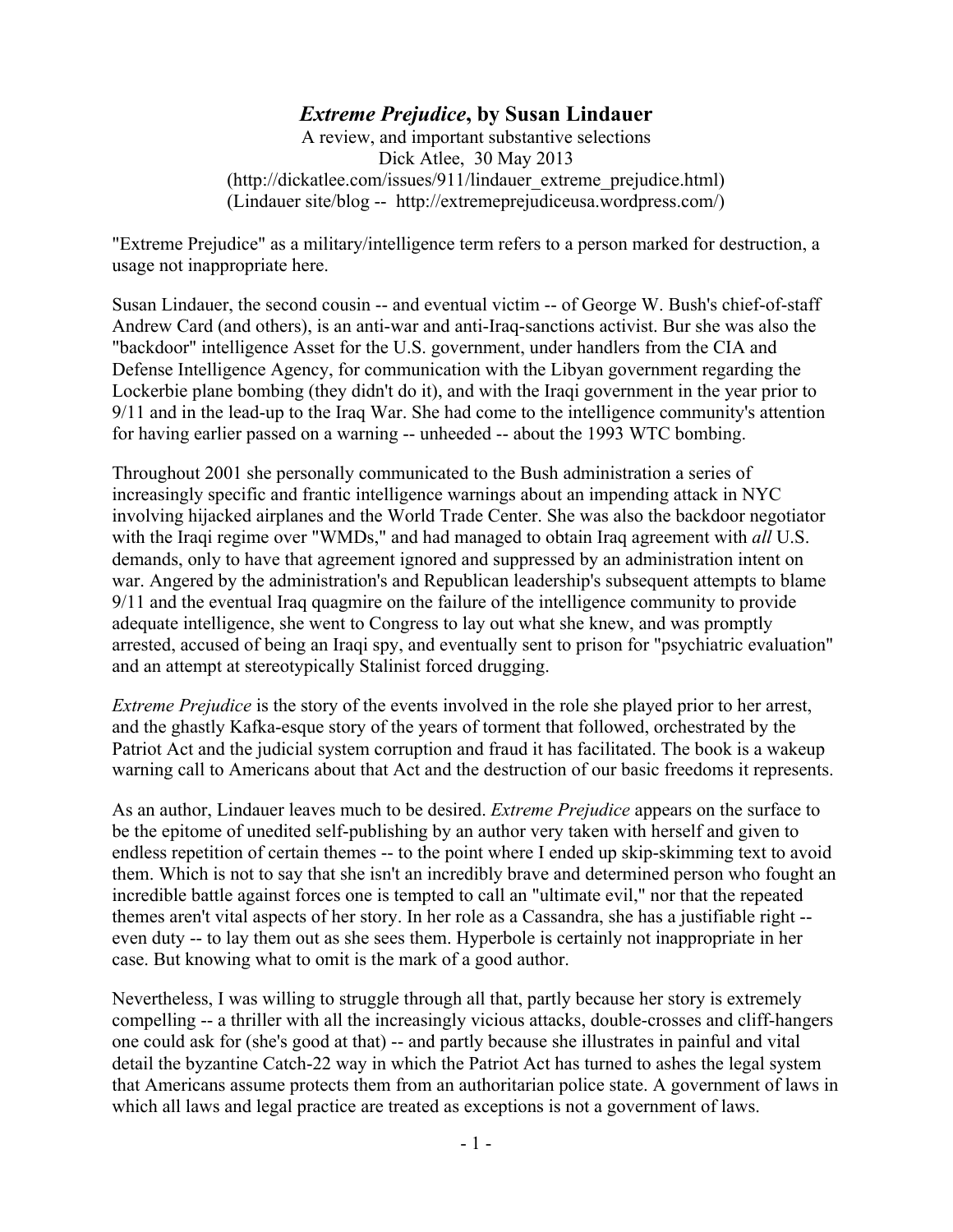As I read through the book, I marked a number of places of substantive interest to me, though by no means all of them. Those places represented a generalization of her specific case to the larger world that will be affecting all of us. The following are quotes from the text at those places. I do not mean to imply that there are no other equally important or interesting points in the book - there are many (especially on court psychiatry and prisons, Carswell in particular), which is why it is such important reading. I hope these whet your appetite.

### *On the useless destructiveness of sanctions (p.36)*

Dr. Andrew Zimbalist, economics professor, Smith College, taught her the following: "Sanctions reduce entire nations to struggling poverty, with long term consequences that harm the rise of new markets for U.S. goods. In that sense, he showed me how sanctions cripple economic prosperity for trade partners in both directions....Sanctions lay barriers to quid pro quo solutions, which are vital to breaking deadlocks, in favor of 'all or nothing' solutions, which are most difficult to attain. Very serious conflicts continue to fester without relief, as a direct result of sanctions policy."

# *On the Patriot Act's suppression of dissent rather than terrorism (p.199)*

"At first blush, invoking the Patriot Act contradicted its objectives. However, on closer examination, prosecuting political defendants like me leverages the law to its most logical purpose. The act creates a legal framework to interrupt individual questioning of the government in power. The Patriot Act equates terrorism with any civil disobedience that challenges government policy. Both are cast in the category of Sedition. Using that line of reasoning, the Patriot Act applies the same tools to smash political dissention that Congress intended to interrupt the workings of terrorist cells....

"Free thinking leads to criticism of government policy. Criticism must be treated as a threat to the functioning of the State, and crushed when necessary to protect the elite. In short, the Patriot Act lays a road to the Gulags. Most Americans don't understand -- yet -- that it creates a judicial framework for fascism, and the beginning of all dictatorship in America."

# *On unknown accusers (p.200)*

"In the shadowy world of the Patriot Act, I was never allowed to know which man -- Andy Card or Colin Powell -- filed the original complaint against me. Under the Patriot Act, the superior power and social standing of both men afforded them additional rights over mine, such as protection from being exposed as my accusers. They could lie and hide, and I still faced punishment, though I demanded my right to confront them in open Court. That sort of consideration, based on the greater political access of one's accusers, rings ominously similar to the legal system of China or the former Soviet Union. It's the prerogative of dictators and their collaborators. It is decidedly prohibited by the Constitution of the United States. ...in five years of indictment, my legal team was never allowed to read *a single one* of the FBI witness interviews or grand jury statements.

"Under the Patriot Act, we had to take the Justice Department's word for everything. "The grand jury essentially functioned as a 'Star Chamber.'"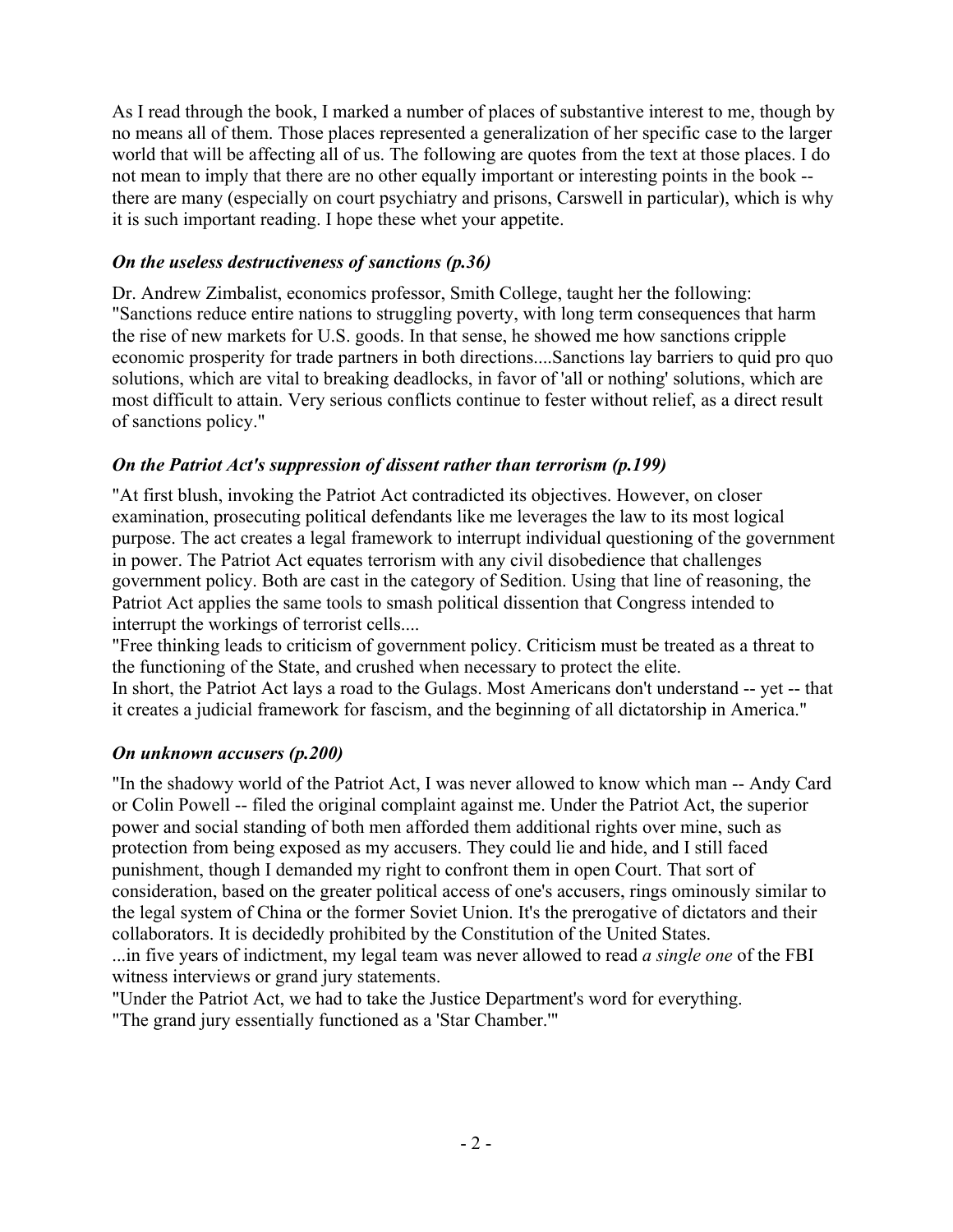### *On the Patriot Act's utter, relentless Kafka-esqueness (p.204)*

#### **"Secret Charges and Secret Evidence**

"My case shone a klieg light on how the Patriot Act damages essential protections in a courtroom, regardless of the U.S. Constitution.

"Courtroom proceedings were scattered with "secret evidence" and "secret testimony." I lost the right to face my accusers at a public trial or hearing.

Most offensive of all, the indictment contained two "secret charges" that illustrate the real dangers and abuses of the Patriot Act. My attorney and I were given the dates that the two offenses allegedly occurred, one on October 14, 1999, a very specific date almost five years before my indictment, the other 'approximately' October, 2001

Beyond those dates, my attorney and I were not allowed to know what my actions allegedly consisted of, or what laws I might have broken. The Justice Department had no obligation to describe my alleged crimes, even in the most generic language. (For example, on October 14 the defendant entered a liquor store. The defendant robbed the liquor store using a gun. That action constitutes armed robbery.)

"I got none of that. The Justice Department invoked the Patriot Act to declare that some unidentified action occurred on October 14, 1999, which violated some unidentified law -- That's all we got to know.

"The Justice Department was quick to inform the Court, however, that conviction of either of those "secret charges" would catch me five years in federal prison.

"If that was not Kafkaesque enough, the Patriot Act relied on 'secret evidence' to justify those 'secret charges.' Quite literally, the Prosecution had the right to ask a jury to convict me of 'secret charges,' without revealing any evidence whatsoever that the alleged criminal misdeeds even occurred. The Prosecution had no obligation to provide a shred of evidence that I engaged in the actions, let alone demonstrate why they rose to a level of criminal behavior that deserved prison time. The Patriot Act requires a jury to 'take it on faith,' because the Prosecutor says so. "If a Judge so instructed, a jury could be required to ignore the lack of evidence in their deliberations. The Judge could simply instruct a jury that the Justice Department regarded the evidence as 'sufficient' to constitute a crime, and that would be 'sufficient grounds for conviction.' I am not making that up!...

"Most ominously, evidence that might exonerate me of the charges could be ruled 'secret and classified,' and therefore inadmissible, as well. My attorney and I would be prohibited from knowing of its existence. It remained to be seen whether the Court would allow us to present sensitive information to a jury, if we located it on our own. Evidence seized from my own home, which belonged to me, got blacked out and redacted, sometimes absurdly, too...

"Grand jury testimony was 'classified' because it involved public officials. The Justice Department barred it from my sight or use in pre-trial proceedings, even though it should have authenticated my claims that I worked as an Asset, and resulted in the immediate dismissal of the major charges in my indictment. I would have been saved. Yet as a defendant, I was prohibited from receiving it or using it. Stacking the deck against me even more, the Patriot Act authorized the Prosecutor to submit papers 'in camera' to the Court -- for the Judge's eyes only. My attorney would not be allowed to receive copies of the Prosecutor's submissions to dispute them. The Justice Department has no obligation to acknowledge that an 'in camera' submission has been made."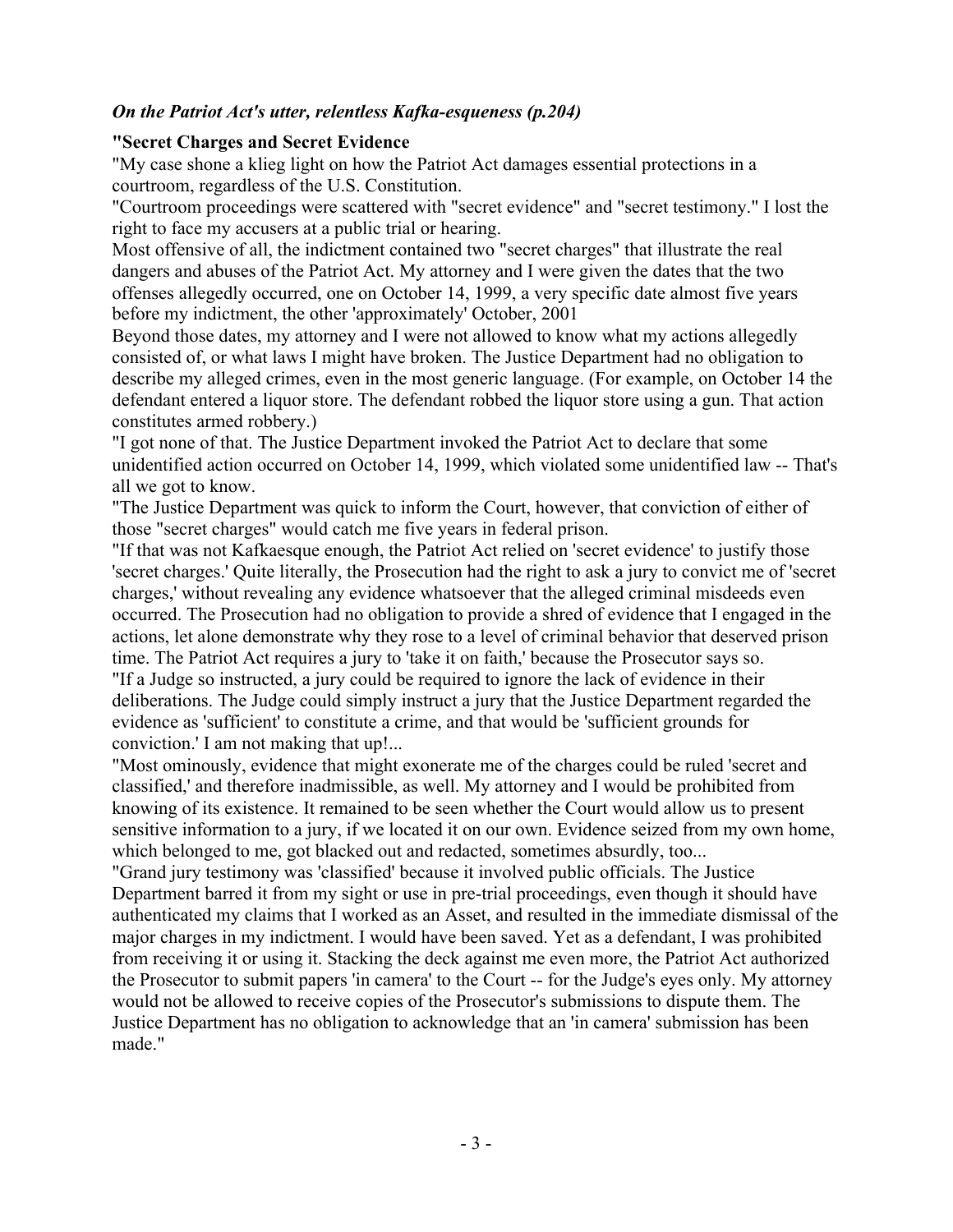#### *On protecting oneself from the corrupt psychiatry of the "justice" system (p.232)*

[In order to make sure Lindauer would not have the opportunity for a trial, in which she could have demolished the central predicate of her accusers -- that she was a spy and not a U.S. intelligence Asset, they had to have her declared incompetent to stand trial. To do this, they ran her through endless psychiatric evaluations, both outside and inside prison. These were either corrupt (flagrant lying or manipulation), or, when they contradicted the Prosecution's assertions, were either mischaracterized or totally ignored.]

"Alas, one crucial mistake would cost me everything. I trusted the integrity of psychiatry... I did not understand the corrupt practice of psychiatry in the courtroom.

#### **"Combating Psychiatry in the Courtroom**

"Learn from my mistakes, people, and remember these few tips. These suggestions might save your freedom and your reputation some day. If only somebody had warned me, I could have protected myself. These simple rules apply to everything from criminal cases to custody battles. "Rule number 1: Never do a psych evaluation on an empty stomach, or if you're tired...

- "Rule number 2: Always take a tape recorder. *Never attend any psych evaluation for any reason without a recording device.* My case is littered with examples of psychotic shrinks inventing things. They'll tell you straight up -- 'It's my word against yours. Who do you think they're going to believe, you or me? I'm a doctor.'... It's OK if [the psychiatrist] wants a copy of the tape. But you must forbid the psychiatrist from hading it over to the Prosecution or spousal attorney in a custody case. You have protections under the 5th Amendment. Specify *on tape* at the start of the interview that you would appeal to the Higher Courts to stop the Prosecution from violating your rights against making forced statements to its surrogates. And you reject any request to share that tape. If your attorney overrides you, you'll file a complaint to the Bar Association. Get that on tape!
- "Rule number 3: Demand to see all documents cited in the evaluation. Warn the loony Psychiatrist that you are prepared to challenge their conclusions, even to the point of seeking financial damages in a malpractice lawsuit...Be warned. Some of my private papers got rewritten by psychiatrists to appear more outlandish. Always double check. If you have supporting evidence, like my 12 months of observation notes from Family Health Services in Maryland, specify that those must go to the Court, too...
- "Rule number 4: Never meet a Prosecution psychiatrist outside the presence of your attorney. Their job is to screw you. That's what they've been hired to do. Everything you say ends up with the Prosecution. If there are topics you want to avoid, you have every right to refuse to discuss them. Do not present your defense...Always invoke your 5th Amendment rights under the Constitution. Unless you're pleading guilty, refuse to answer questions regarding events tied to your alleged crime. They will try desperately to compel or manipulate you to talk...If your attorney attends the interview, he can stop a psychotic shrink from asking the same question twenty times, which they will do. It means they don't like your answer, and they want you to say something different, so they can twist it...[Say] 'We've already discussed this issue. Do you have any other questions? Or shall we end the interview?'
- "Rule number 5: If something's off topic, don't discuss it. The simple response is, 'this matter has no relevance to the current legal situation. I'm not going to discuss it. If you're going to pursue that line of questions, then we're finished with the interview. Are there any other topics, or are you done?'... They're fishing... Keep your comments to the barest minimum. And remember that you don't have to answer their questions.
- "Rule number 6: Never presume that a psychologist who appears reasonable and benevolent in